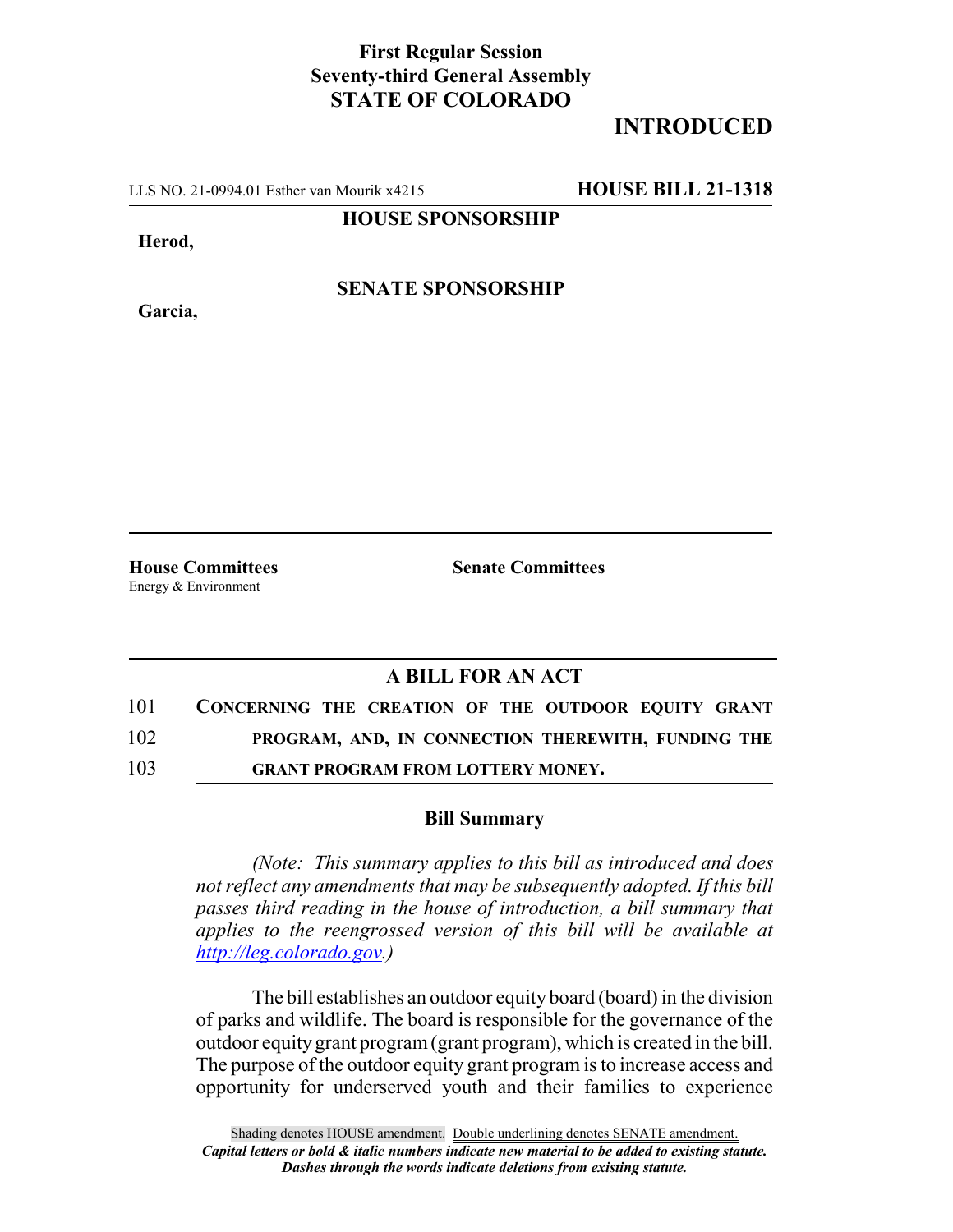Colorado's open spaces, state parks, public lands, and other outdoor areas.

The bill specifies that the board may award grants to applicants that will directly utilize the grant to engage eligible youth and their families by reducing barriers to the Colorado outdoors, creating pathways for formal or informal conservation of the Colorado outdoors, or offering environmental and Colorado outdoor-based educational opportunities.

The bill funds the grant program through a redistribution of lottery money that is earmarked for the general fund.

| $\mathbf{1}$   | Be it enacted by the General Assembly of the State of Colorado:       |
|----------------|-----------------------------------------------------------------------|
| $\overline{2}$ | <b>SECTION 1.</b> In Colorado Revised Statutes, add part 2 to article |
| 3              | 9 of title 33 as follows:                                             |
| $\overline{4}$ | PART <sub>2</sub>                                                     |
| 5              | OUTDOOR EQUITY GRANT PROGRAM                                          |
| 6              | 33-9-201. Legislative declaration. (1) THE GENERAL ASSEMBLY           |
| 7              | <b>FINDS THAT:</b>                                                    |
| 8              | (a) THE PURPOSE OF THE OUTDOOR EQUITY GRANT PROGRAM IS TO             |
| 9              | INCREASE ACCESS AND OPPORTUNITY FOR UNDERSERVED YOUTH AND             |
| 10             | THEIR FAMILIES TO EXPERIENCE COLORADO'S OPEN SPACES, STATE PARKS,     |
| 11             | PUBLIC LANDS, AND OTHER OUTDOOR AREAS THROUGH PROGRAMS WITH           |
| 12             | A FOCUS ON CONSERVATION, THE ENVIRONMENT, OUTDOOR EDUCATION,          |
| 13             | OR OUTDOOR RECREATION;                                                |
| 14             | (b) COLORADO IS A STATE OF DYNAMIC GROWTH, CHANGE, AND                |
| 15             | PROGRESS. IT IS INTERNATIONALLY RENOWNED FOR ITS BEAUTY AND VAST      |
| 16             | SCOPE OF YEAR-ROUND OUTDOOR ACTIVITIES, NATURAL LANDSCAPES, AND       |
| 17             | MOUNTAIN ADVENTURES.                                                  |
| 18             | PARADOXICALLY, DESPITE THE PLETHORA OF OUTDOOR<br>(c)                 |
| 19             | OPPORTUNITIES, CERTAIN DEMOGRAPHICS OF COLORADO YOUTH AND             |
| 20             | THEIR FAMILIES FACE REAL CHALLENGES AND OBSTACLES TO ACCESSING        |
| 21             | NATURE;                                                               |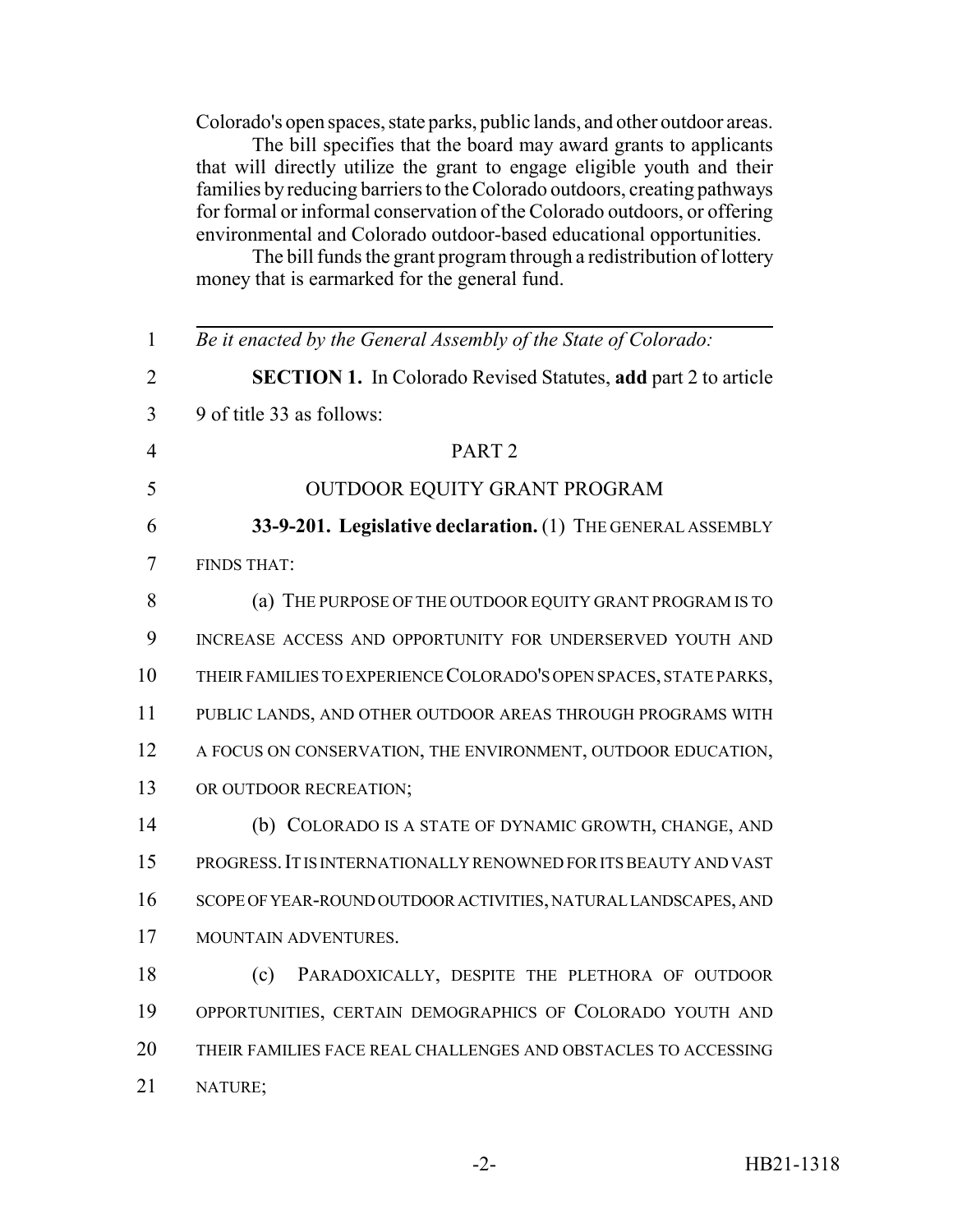(d) A CLEAR LACK OF EQUITY EXISTS FOR LOW-INCOME, INNER-CITY, RURAL, RACIALLY, AND ETHNICALLY DIVERSE YOUTH, FOR YOUTH WHO ARE LESBIAN, GAY, BISEXUAL, TRANSGENDER, OR QUEER OR QUESTIONING, FOR NATIVE AMERICAN OR INDIGENOUS YOUTH, AND FOR YOUTH WITH DISABILITIES TO ENGAGE IN MEANINGFUL OUTDOOR EXPERIENCES AND NATURE-BASED EDUCATION;

 (e) HISTORIC AND CHRONIC SYSTEMIC INEQUITIES HAVE MADE ACCESS TO NATURE MORE CHALLENGING FOR THESE YOUTH;

 (f) RESEARCH CONFIRMS THAT TIME SPENT OUTSIDE IS ESSENTIAL TO HEALTH AND WELL-BEING; IT IMPROVES PHYSICAL AND MENTAL HEALTH, REDUCES STRESS, AND ENHANCES SOCIAL SKILLS; AND

 (g) MORE TIME SPENT IN NATURE FOR DISPOSSESSED YOUTH CAN TRANSLATE TO BETTER ACADEMIC PERFORMANCE, INCREASED ENTHUSIASM FOR SCHOOL AND SCHOOL ACTIVITIES, AND A LESSENED LIKELIHOOD FOR ATTENDANCE PROBLEMS.

 (2) THE GENERAL ASSEMBLY FURTHER FINDS AND DECLARES THAT 17 IT IS NECESSARY TO ESTABLISH AN OUTDOOR EQUITY GRANT PROGRAM TO FUND PROGRAMS AND MEANINGFUL EXPERIENCES LED BY COMMUNITY MEMBERS AND LEADERS WHO UNDERSTAND THE UNIQUE NEEDS AND PERSPECTIVES OF UNDERSERVED YOUTH AND THEIR COMMUNITIES IN ORDER TO ENSURE LONG-TERM AND SUSTAINABLE INVESTMENTS FOR NEW GENERATIONS OF OUTDOOR ENTHUSIASTS AND CONSERVATIONISTS.

 **33-9-202. Definitions.** AS USED IN THIS PART 2, UNLESS THE CONTEXT OTHERWISE REQUIRES:

 (1) "APPLICANT" MEANS A GOVERNMENTAL ENTITY, A NONPROFIT ORGANIZATION, A FOR-PROFIT ORGANIZATION, OR A FEDERALLY RECOGNIZED TRIBE THAT IS LOCATED IN THE STATE.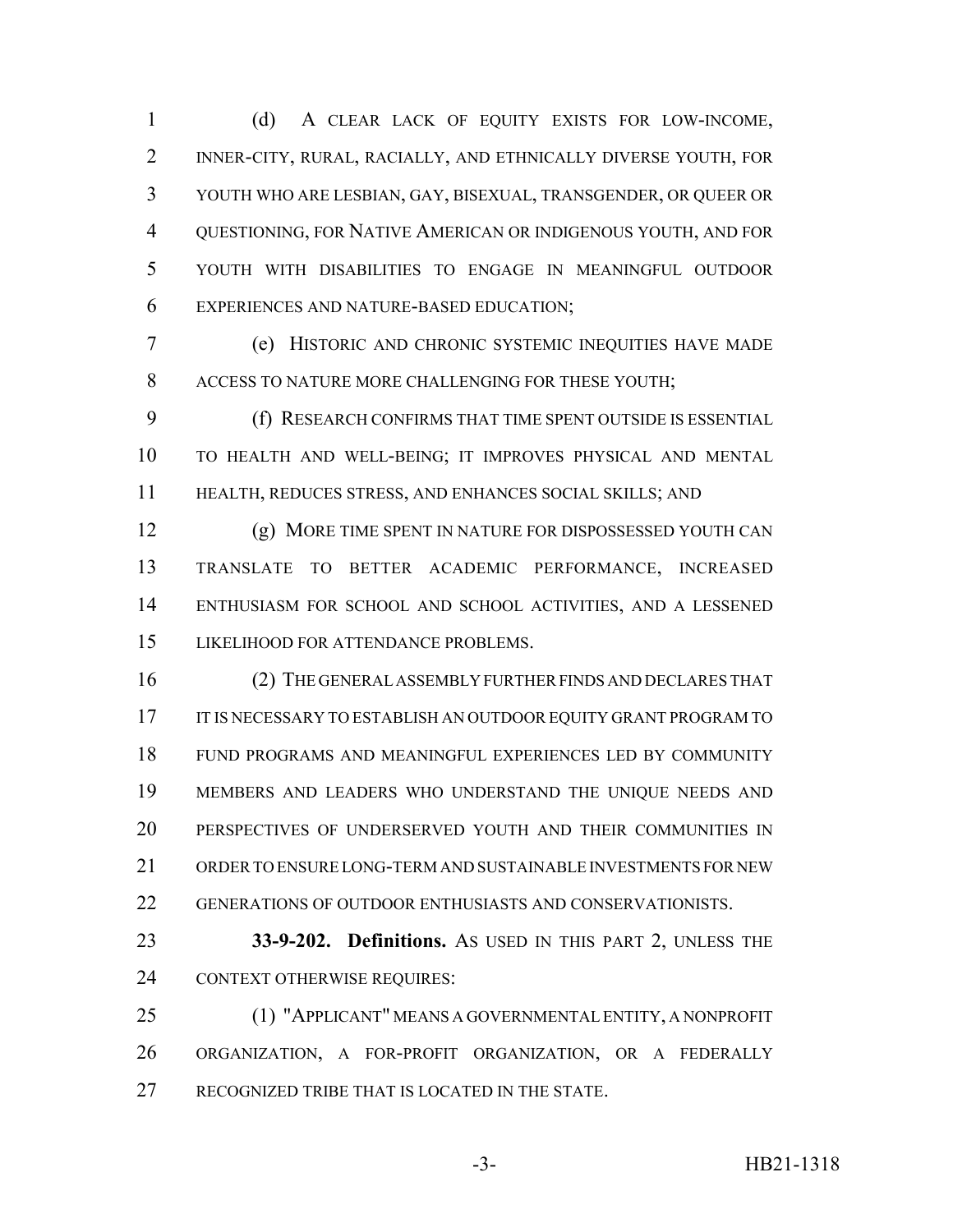(2) "COLORADO OUTDOORS" MEANS COLORADO'S OPEN SPACES, STATE PARKS, PUBLIC LANDS, AND OTHER OUTDOOR RECREATION AREAS. (3) "DEPARTMENT" MEANS THE DEPARTMENT OF NATURAL RESOURCES. (4) "DIRECTOR" MEANS THE DIRECTOR OF THE DIVISION OF PARKS AND WILDLIFE. (5) "DIVISION" MEANS THE DIVISION OF PARKS AND WILDLIFE, 8 CREATED IN SECTION 33-9-104. (6) "ELIGIBLE YOUTH" MEANS A PERSON WHO RESIDES IN COLORADO AND WHO IS ELIGIBLE FOR ADMISSION TO PUBLIC SCHOOL IN THE STATE OR WHO IS NO LONGER ELIGIBLE FOR ADMISSION TO PUBLIC 12 SCHOOL IN THE STATE BUT IS NOT YET TWENTY-SIX YEARS OLD, AND 13 INCLUDES THE PERSON'S FAMILY.

 (7) "EXECUTIVE DIRECTOR" MEANS THE EXECUTIVE DIRECTOR OF 15 THE DEPARTMENT OF NATURAL RESOURCES.

 (8) "LOW INCOME" MEANS MEDIAN HOUSEHOLD INCOME THAT IS LESS THAN OR EQUAL TO TWO HUNDRED PERCENT OF THE FEDERAL POVERTY LINE.

 (9) "OUTDOOR EQUITY BOARD" OR "BOARD" MEANS THE OUTDOOR EQUITY BOARD CREATED IN SECTION 33-9-203.

 (10) "OUTDOOR EQUITY FUND" OR "FUND" MEANS THE OUTDOOR 22 EQUITY FUND CREATED IN SECTION 33-9-206.

 (11) "OUTDOOR EQUITY GRANT PROGRAM" OR "GRANT PROGRAM" 24 MEANS THE OUTDOOR EQUITY GRANT PROGRAM CREATED IN SECTION 33-9-205.

 **33-9-203. Outdoor equity board - creation - terms - per diem and expense reimbursement.** (1) THERE IS HEREBY CREATED THE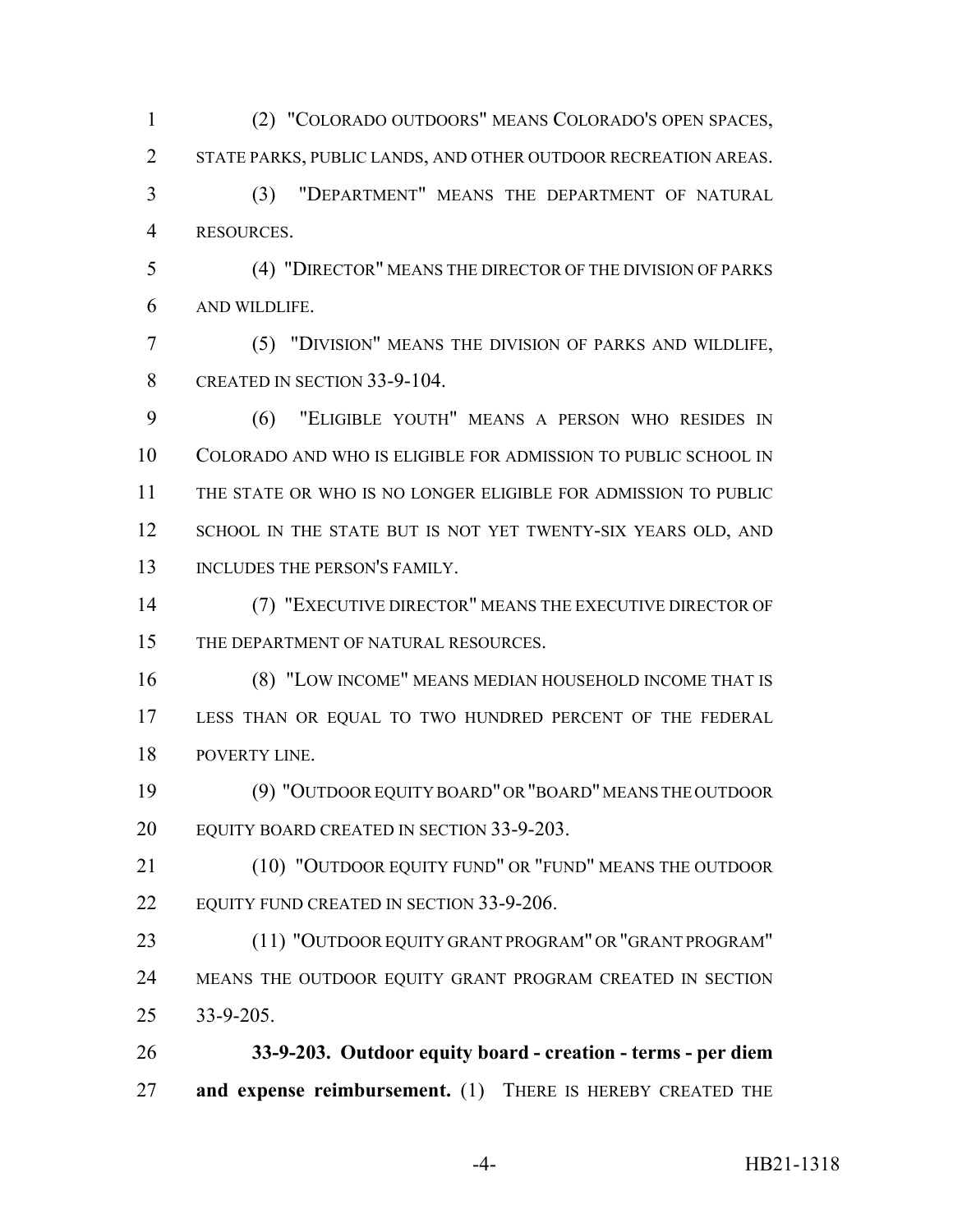OUTDOOR EQUITY BOARD IN THE DIVISION OF PARKS AND WILDLIFE. THE BOARD IS RESPONSIBLE FOR THE GOVERNANCE OF THE OUTDOOR EQUITY GRANT PROGRAM.

 (2) THE BOARD CONSISTS OF THE FOLLOWING NINE VOTING MEMBERS AS FOLLOWS:

 (a) ONE MEMBER PERSONALLY IMPACTED BY AND WITH EXPERIENCE IN RACIAL JUSTICE ISSUES;

 (b) ONE MEMBER PERSONALLY IMPACTED BY AND WITH EXPERIENCE IN ENVIRONMENTAL JUSTICE ISSUES;

 (c) ONE MEMBER WITH EXPERIENCE WORKING ON CONSERVATION ISSUES;

 (d) ONE MEMBER WITH EXPERIENCE IN PROVIDING OUTDOOR EDUCATION PROGRAMS;

 (e) ONE MEMBER PERSONALLY IMPACTED BY AND WITH EXPERIENCE IN DISABILITY-ACCESSIBLE OUTDOOR PROGRAMMING;

 (f) ONE MEMBER PERSONALLY IMPACTED BY AND WITH EXPERIENCE IN EQUITY FOR INDIVIDUALS WHO ARE LESBIAN, GAY, BISEXUAL, TRANSGENDER, OR QUEER OR QUESTIONING; AND

 (g) THREE YOUTH MEMBERS FROM COMMUNITIES ELIGIBLE TO BE SERVED BY THE GRANT PROGRAM AT THE TIME OF THEIR APPOINTMENT.

 (3) THE BOARD CONSISTS OF THE FOLLOWING THREE NONVOTING MEMBERS AS FOLLOWS:

 (a) THE DIRECTOR OF THE COLORADO OUTDOOR RECREATION 24 INDUSTRY OFFICE, CREATED IN SECTION 24-48.5-127, OR THEIR APPOINTEE; (b) THE DIRECTOR OF THE DIVISION OF PARKS AND WILDLIFE, OR

26 THEIR APPOINTEE; AND

(c) THE EXECUTIVE DIRECTOR OF THE GREAT OUTDOORS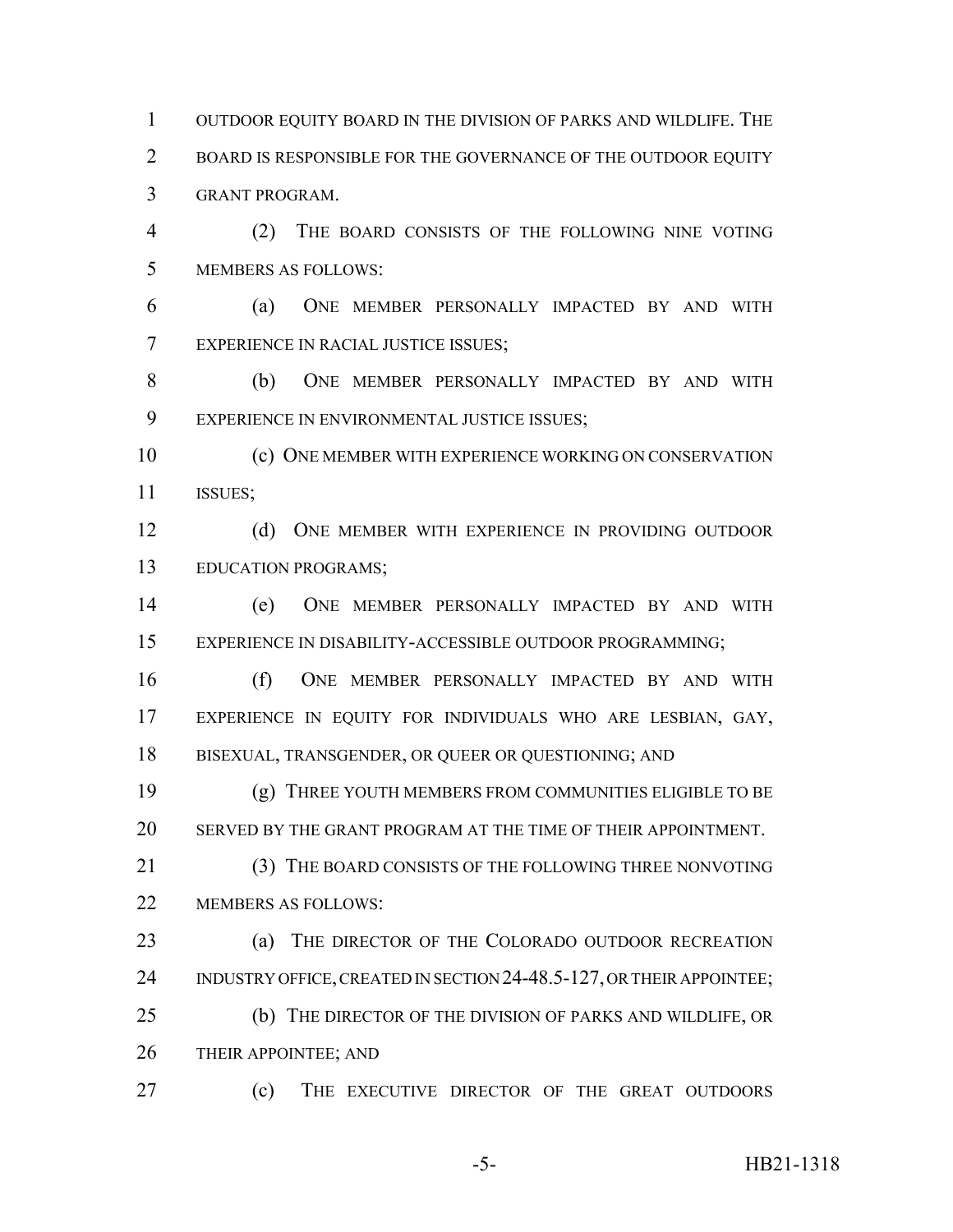COLORADO PROGRAM, OR THEIR APPOINTEE.

2 (4) (a) THE DIRECTOR SHALL APPOINT THE VOTING MEMBERS OF THE BOARD IN CONSULTATION WITH THE EXECUTIVE DIRECTOR.

 (b) THE DIRECTOR SHALL ACCEPT NOMINATIONS FOR BOARD MEMBERS THROUGH AN OPEN AND PUBLIC PROCESS ESTABLISHED BY THE DIVISION THAT ENGAGES NONPROFIT AND PUBLIC ORGANIZATIONS THAT HAVE A FOCUS ON RACIAL EQUITY, ENVIRONMENTAL JUSTICE, CONSERVATION AND STEWARDSHIP, YOUTH ACTIVITY AND ENGAGEMENT, EDUCATION, DISABILITY ADVOCACY AND ACCESSIBILITY, ADVOCACY AND ACCESSIBILITY FOR INDIVIDUALS WHO ARE LESBIAN, GAY, BISEXUAL, TRANSGENDER, OR QUEER OR QUESTIONING, ADVOCACY FOR NATIVE AMERICAN OR INDIGENOUS PEOPLE, AND OTHER RELEVANT AREAS OF FOCUS, AND THAT:

 (I) WORK TO ENSURE THAT YOUTH AND THEIR FAMILIES HAVE ACCESS, REPRESENTATION, MEANINGFUL PARTICIPATION, AND QUALITY 16 EXPERIENCES IN THE OUTDOORS;

 (II) PROMOTE CULTURALLY RESPONSIVE PROGRAMS, POLICIES, PROTOCOLS, AND STAFFING IN THE OUTDOORS; AND

 (III) RAISE AWARENESS OF AND SEEK TO ADDRESS THE ROOT CAUSES OF THE ENVIRONMENTAL DISPARITIES FACING UNDERSERVED COMMUNITIES.

22 (5) TO THE EXTENT POSSIBLE, THE DIRECTOR SHALL ATTEMPT TO 23 APPOINT VOTING MEMBERS OF THE BOARD:

 (a) WHO HAVE EXPERIENCE PROVIDING EDUCATIONAL EXPERIENCES TO UNDERSERVED YOUTH; AND

 (b) WHO REFLECT THE DIVERSITY OF THE STATE WITH REGARD TO RACE, ETHNICITY, GENDER, IMMIGRATION STATUS, INCOME, WEALTH,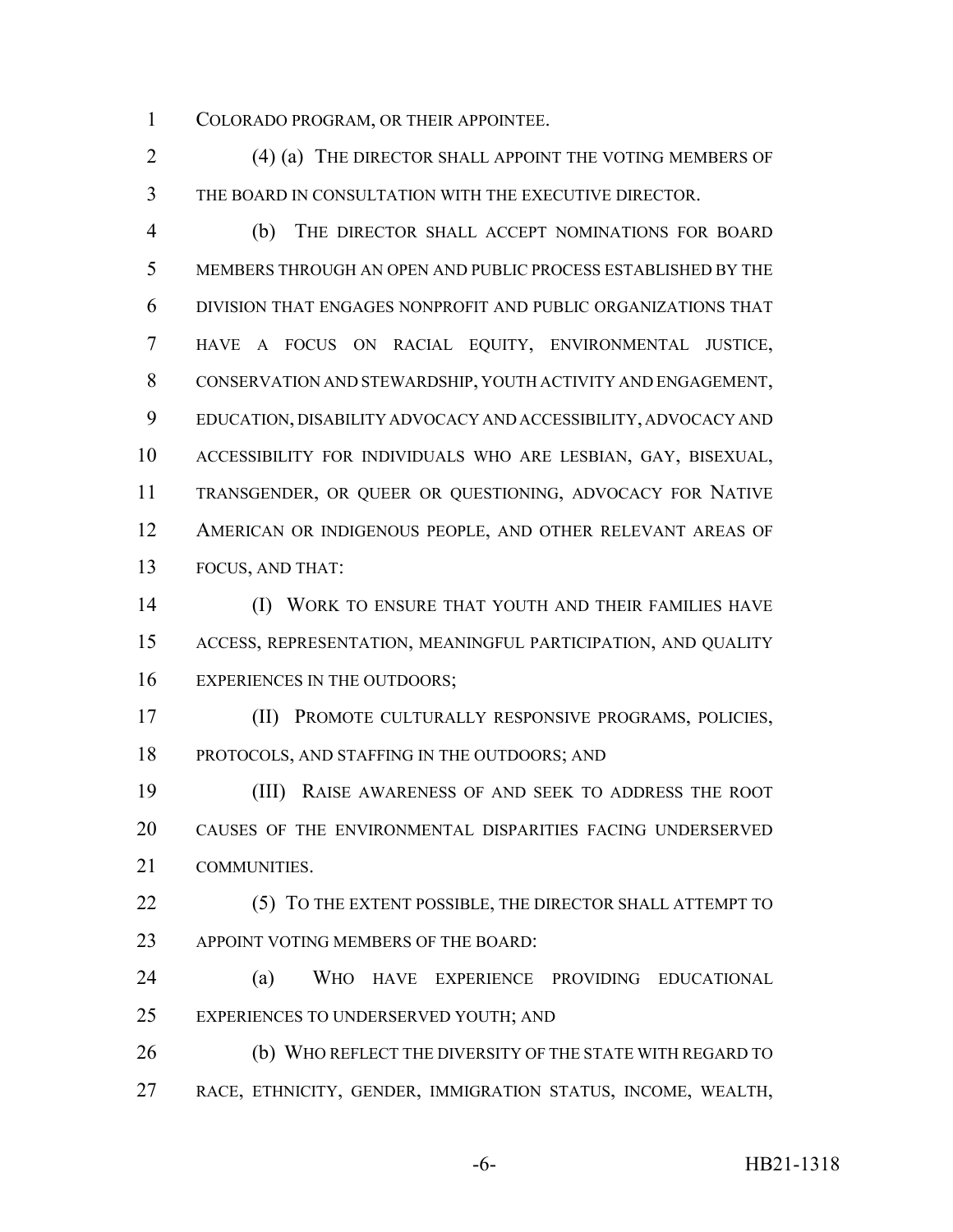ABILITY, AND GEOGRAPHY.

2 (6) THE DIRECTOR SHALL MAKE INITIAL APPOINTMENTS TO THE BOARD BY OCTOBER 15, 2021.

 (7) (a) EXCEPT AS PROVIDED IN SUBSECTIONS (7)(b) AND (7)(c) OF THIS SECTION, THE TERM OF OFFICE OF THE MEMBERS OF THE BOARD APPOINTED BY THE DIRECTOR IS FOUR YEARS.

 (b) IN ORDER TO ENSURE STAGGERED TERMS OF OFFICE, THE 8 INITIAL TERM OF OFFICE OF THE MEMBERS OF THE BOARD IS:

 (I) TWO YEARS FOR THE MEMBERS APPOINTED PURSUANT TO 10 SUBSECTIONS  $(2)(a)$ ,  $(2)(b)$ , AND  $(2)(c)$  OF THIS SECTION; AND

 (II) FOUR YEARS FOR THE MEMBERS APPOINTED PURSUANT TO 12 SUBSECTIONS  $(2)(d)$ ,  $(2)(e)$ , AND  $(2)(f)$  OF THIS SECTION.

 (c) THE TERM OF OFFICE FOR TWO OF THE YOUTH MEMBERS OF THE BOARD IS TWO YEARS AND THE TERM OF OFFICE FOR ONE OF THE YOUTH MEMBERS OF THE BOARD IS ONE YEAR, AS ESTABLISHED BY THE DIRECTOR.

16 (d) BOARD MEMBERS MAY SERVE NO MORE THAN TWO TERMS.

 (e) A MEMBER WHO IS APPOINTED TO FILL A VACANCY SHALL SERVE THE REMAINDER OF THE UNEXPIRED TERM OF THE MEMBER WHOSE VACANCY IS BEING FILLED; THE REMAINDER COUNTS AS ONE TERM FOR 20 THAT APPOINTEE.

21 (8) (a) VOTING MEMBERS OF THE BOARD RECEIVE A PER DIEM OF TWO HUNDRED DOLLARS FOR ATTENDANCE AT REGULARLY SCHEDULED MEETINGS OF THE BOARD DURING THE 2021-22 STATE FISCAL YEAR, AND TWO HUNDRED DOLLARS AS ANNUALLY ADJUSTED FOR INFLATION BASED ON THE PERCENTAGE CHANGE IN THE UNITED STATES DEPARTMENT OF LABOR'S BUREAU OF LABOR STATISTICS CONSUMER PRICE INDEX FOR DENVER-AURORA-LAKEWOOD FOR ALL ITEMS PAID BY ALL URBAN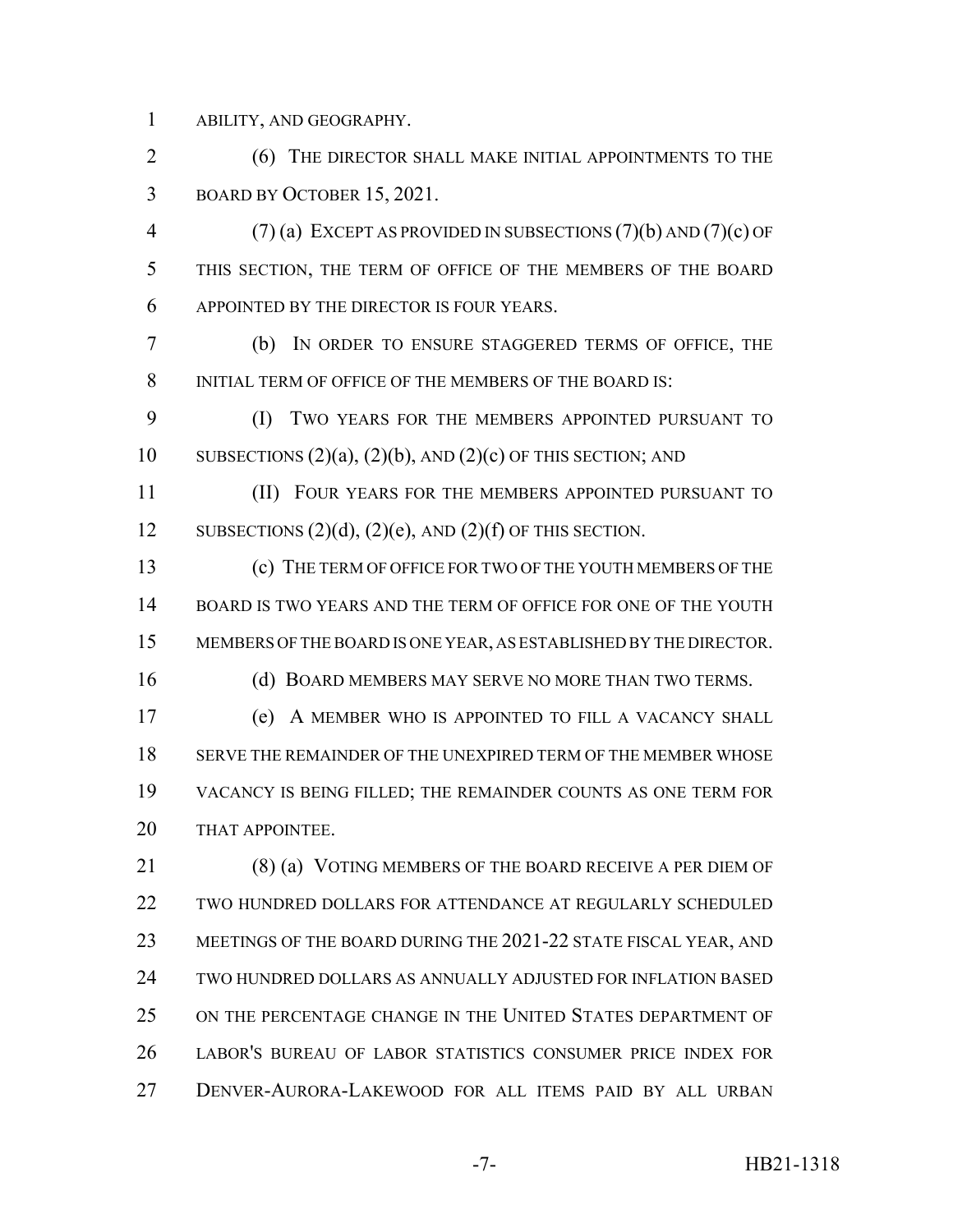CONSUMERS, OR ITS APPLICABLE PREDECESSOR OR SUCCESSOR INDEX, DURING THE 2022-23 STATE FISCAL YEAR AND EACH STATE FISCAL YEAR THEREAFTER. VOTING MEMBERS OF THE BOARD ARE ALSO REIMBURSED FOR ACTUAL AND NECESSARY EXPENSES INCURRED WHILE PERFORMING OFFICIAL DUTIES, TOGETHER WITH MILEAGE AT THE RATE AT WHICH MEMBERS OF THE GENERAL ASSEMBLY ARE REIMBURSED PURSUANT TO SECTION 2-2-317.

 (b) NONVOTING MEMBERS MAY NOT RECEIVE PER DIEM, BUT MAY BE REIMBURSED FOR ACTUAL AND NECESSARY EXPENSES INCURRED WHILE PERFORMING OFFICIAL DUTIES, TOGETHER WITH MILEAGE AT THE RATE AT WHICH MEMBERS OF THE GENERAL ASSEMBLY ARE REIMBURSED PURSUANT TO SECTION 2-2-317.

 **33-9-204. Outdoor equity board - duties.** (1) THE BOARD SHALL MEET AS OFTEN AS NECESSARY TO CARRY OUT THE FOLLOWING DUTIES AND RESPONSIBILITIES:

16 (a) TO CREATE AN OUTDOOR EQUITY WEBSITE;

 (b) TO ADMINISTER THE GRANT PROGRAM AND, SUBJECT TO AVAILABLE APPROPRIATIONS, AWARD GRANTS AS PROVIDED IN SECTION 33-9-205;

 (c) TO ESTABLISH ANY POLICIES AS ARE NECESSARY OR EXPEDIENT FOR THE CONDUCT OF ITS AFFAIRS AND ITS MEETINGS AND TO POST THOSE POLICIES ON ITS WEBSITE, INCLUDING:

23 (I) A CONFLICT OF INTEREST POLICY FOR ITS MEMBERS IN ORDER TO PREVENT THOSE WHO SERVE ON THE BOARD FROM BENEFITTING FROM THE GRANT PROGRAM;

26 (II) POLICIES RELATED TO TIME FRAMES FOR APPLYING FOR GRANTS AND FOR THE DISTRIBUTION OF GRANT MONEY UNDER SECTION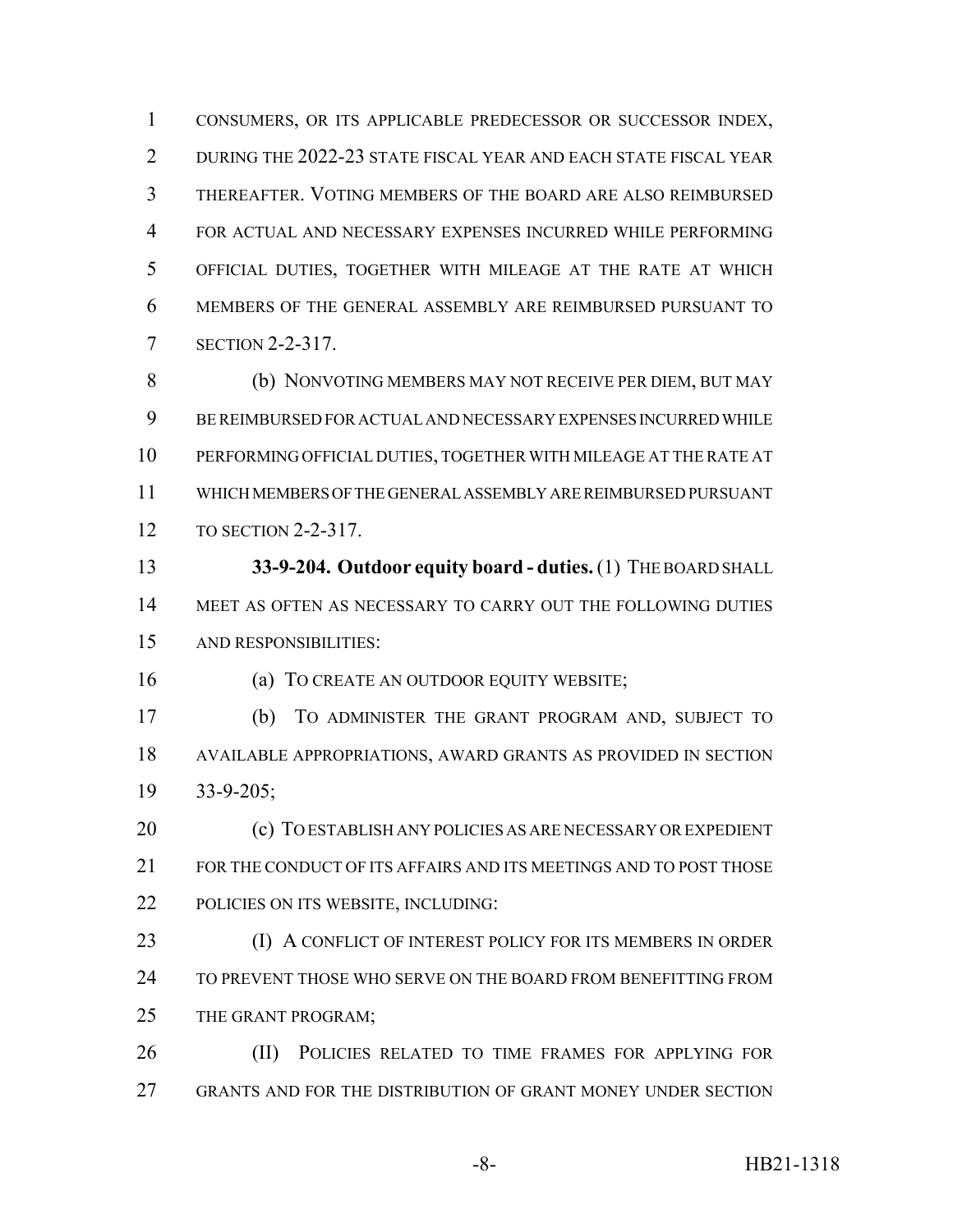33-9-205; AND

2 (III) POLICIES RELATED TO THE FORM OF THE GRANT PROGRAM APPLICATION, SO AS TO ENSURE THAT THE APPLICATIONS ARE CONCISE, STRAIGHTFORWARD, OBJECTIVE, INCLUSIVE, AND ACCESSIBLE TO ALL INTERESTED PARTIES;

 (d) TO ESTABLISH MEANINGFUL QUANTITATIVE AND QUALITATIVE GRANT REPORTING REQUIREMENTS THAT ALLOW THE GRANTEES TO HIGHLIGHT WHO THEY ARE SERVING AND HOW THEY ARE SERVING THEM, INCLUDING REPORTS ON THE ETHNIC AND RACIAL MAKEUP OF THE PARTICIPANTS OF PROGRAMS FUNDED, THE AGES AND LOCALITIES OF PROGRAM PARTICIPANTS, THE TYPES OF PROGRAMMING FUNDED, AND 12 OTHER RELEVANT CRITERIA THAT THE BOARD SEES FIT;

 (e) TO COMPILE AN ANNUAL REPORT THAT DETAILS INFORMATION ABOUT THE PROGRAMS THAT ARE AWARDED GRANTS, INCLUDING: THE ETHNIC AND RACIAL MAKEUP OF THE PARTICIPANTS, THE AGES AND LOCALITIES OF PARTICIPANTS, THE TYPES OF PROGRAMS, AND OTHER RELEVANT INFORMATION THAT THE BOARD SEES FIT; AND

18 (f) (I) TO PRESENT THE REPORT DESCRIBED IN SUBSECTION  $(1)(e)$  OF THIS SECTION TO THE DEPARTMENT AND THE PARKS AND WILDLIFE COMMISSION, AND TO MAKE THE REPORT PUBLICLY ACCESSIBLE, 21 INCLUDING POSTING THE REPORT ON THE BOARD'S WEBSITE.

**(II) IN JANUARY 2023, AND EACH JANUARY THEREAFTER, THE**  DEPARTMENT SHALL REPORT ON THE GRANT PROGRAM, INCLUDING A 24 SUMMARY OF THE REPORT DESCRIBED IN SUBSECTION (1)(e) OF THIS SECTION, AS PART OF THE DEPARTMENT'S PRESENTATION TO ITS COMMITTEE OF REFERENCE AT A HEARING HELD PURSUANT TO SECTION 27 2-7-203 (2)(a) OF THE "STATE MEASUREMENT FOR ACCOUNTABLE,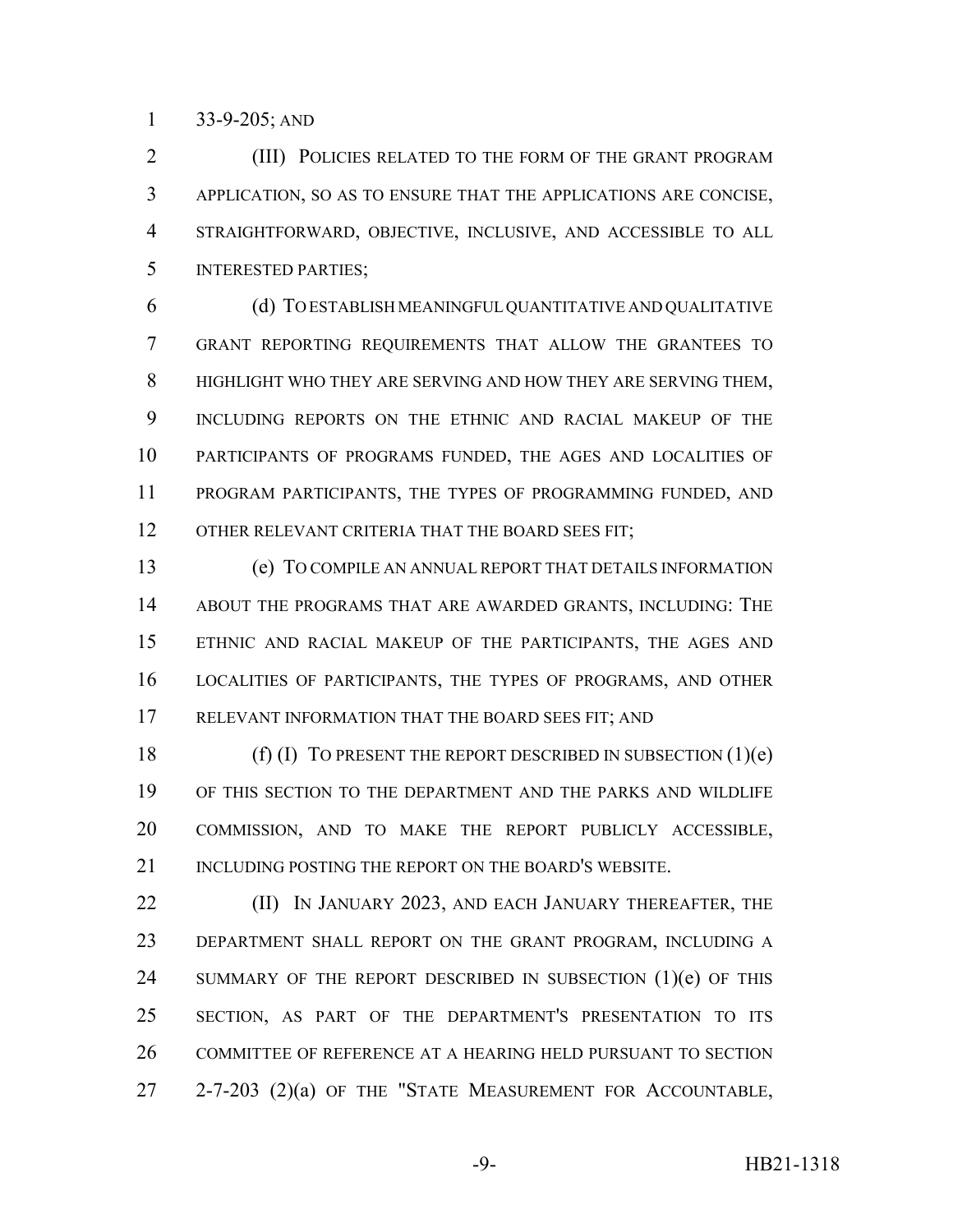RESPONSIVE, AND TRANSPARENT (SMART) GOVERNMENT ACT".

 (2) THE BOARD IS SUBJECT TO ALL THE APPLICABLE REQUIREMENTS OF THE "COLORADO OPEN RECORDS ACT", PART 2 OF ARTICLE 72 OF TITLE 4 24, AND THE OPEN MEETINGS LAW CONTAINED IN PART 4 OF ARTICLE 6 OF TITLE 24.

 **33-9-205. Outdoor equity grant program - creation.** (1) THE BOARD SHALL IMPLEMENT THE GRANT PROGRAM IN ACCORDANCE WITH THIS SECTION AND THE POLICIES IT ESTABLISHES UNDER SECTION 33-9-204 9  $(1)(c)$ .

 (2) TO RECEIVE A GRANT, AN APPLICANT MUST SUBMIT AN APPLICATION TO THE BOARD.

 (3) THE BOARD SHALL REVIEW EACH APPLICATION IT RECEIVES AND MAY AWARD GRANTS TO APPLICANTS THAT WILL DIRECTLY UTILIZE THE GRANT TO ENGAGE RACIALLY OR ETHNICALLY DIVERSE ELIGIBLE YOUTH WHO ARE FROM LOW-INCOME FAMILIES, ENGAGE ELIGIBLE YOUTH WHO ARE LESBIAN, GAY, BISEXUAL, TRANSGENDER, OR QUEER OR QUESTIONING, ENGAGE NATIVE AMERICAN OR INDIGENOUS YOUTH, OR ENGAGE ELIGIBLE YOUTH WITH DISABILITIES IN SUCH A WAY SO AS TO BUILD SUSTAINABILITY AND CAPACITY FOR SUCH HISTORICALLY UNDERSERVED COMMUNITIES, AND SO AS TO:

(a) REDUCE BARRIERS TO THE COLORADO OUTDOORS;

 (b) CREATE PATHWAYS FOR FORMAL OR INFORMAL CONSERVATION 23 OF THE COLORADO OUTDOORS; OR

 (c) OFFER ENVIRONMENTAL AND COLORADO OUTDOOR-BASED EDUCATIONAL OPPORTUNITIES.

 (4) SUBJECT TO AVAILABLE APPROPRIATIONS, GRANTS SHALL BE 27 PAID OUT OF THE OUTDOOR EQUITY FUND CREATED IN SECTION 33-9-206.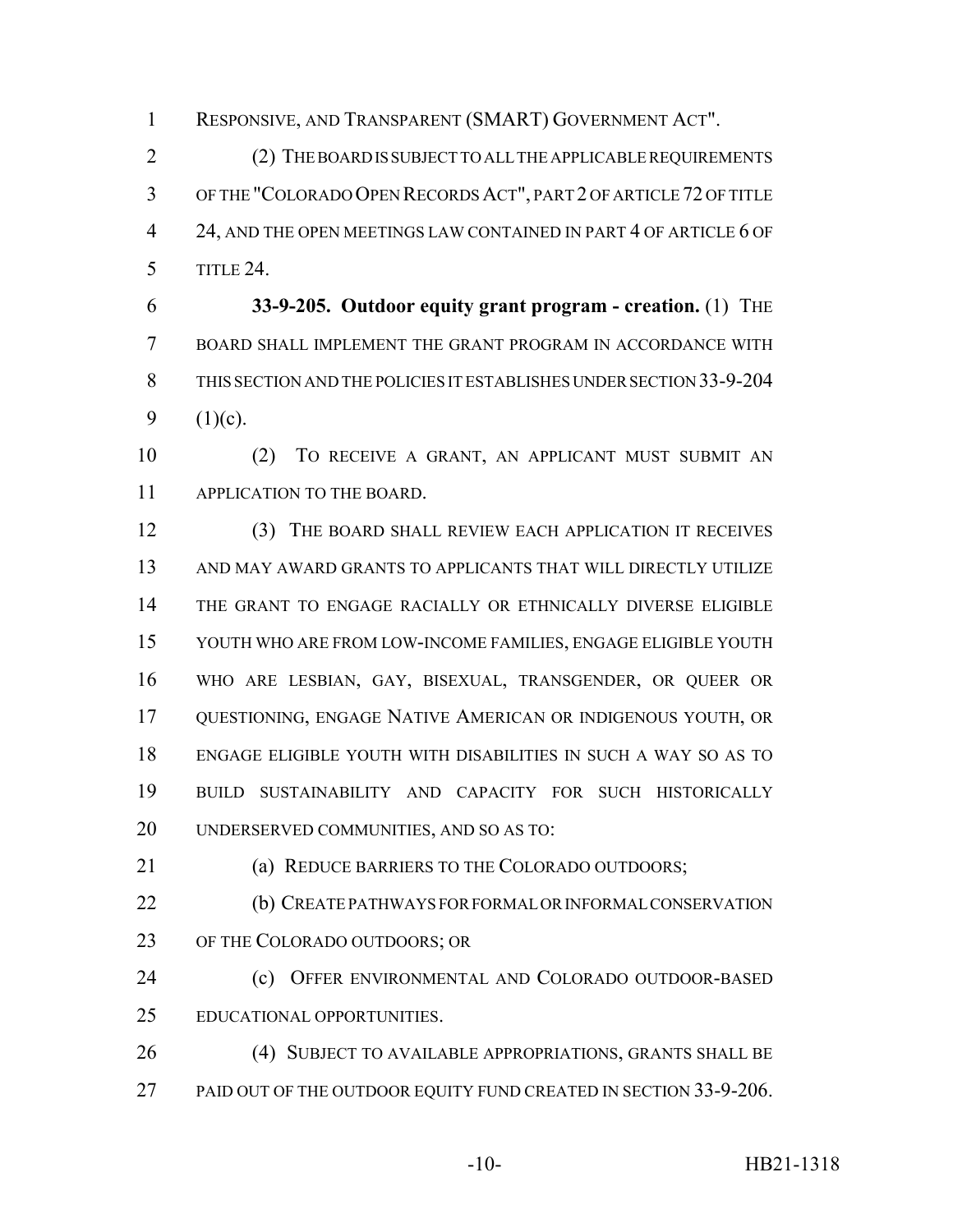**33-9-206. Outdoor equity fund.** (1) (a) THE OUTDOOR EQUITY FUND IS HEREBY CREATED IN THE STATE TREASURY. THE FUND CONSISTS OF MONEY CREDITED TO THE FUND PURSUANT TO SECTION 44-40-111 (12). ALL INTEREST AND INCOME DERIVED FROM THE DEPOSIT AND INVESTMENT OF MONEY IN THE OUTDOOR EQUITY FUND MUST BE CREDITED TO THE FUND AND MAY NOT BE TRANSFERRED TO THE GENERAL FUND OR ANY OTHER FUND AT THE END OF ANY FISCAL YEAR. ANY UNEXPENDED AND UNENCUMBERED MONEY REMAINING IN THE OUTDOOR EQUITY FUND AT THE END OF A FISCAL YEAR STAYS IN THE FUND.

 (b) THE MONEY CREDITED TO THE OUTDOOR EQUITY FUND PURSUANT TO SUBSECTION (1)(a) OF THIS SECTION AND ANY INCOME AND INTEREST DERIVED FROM THE DEPOSIT AND INVESTMENT OF SUCH MONEY IS EXEMPT FROM ANY RESTRICTION ON SPENDING, REVENUE, OR APPROPRIATIONS, INCLUDING, WITHOUT LIMITATION, THE RESTRICTIONS OF 15 SECTION 20 OF ARTICLE X OF THE STATE CONSTITUTION.

 (2) SUBJECT TO ANNUAL APPROPRIATION BY THE GENERAL ASSEMBLY, THE DIVISION MAY EXPEND MONEY FROM THE OUTDOOR EQUITY FUND TO IMPLEMENT THE OUTDOOR EQUITY GRANT PROGRAM.THE DEPARTMENT MAY USE MONEY IN THE OUTDOOR EQUITY FUND TO PAY THE DIRECT AND INDIRECT COSTS THAT THE DEPARTMENT INCURS TO ADMINISTER THIS PART 2, ASSIST THE OUTDOOR EQUITY BOARD, AND PAY 22 THE PER DIEM AND EXPENSES OF THE OUTDOOR EQUITY BOARD MEMBERS.

23 (3) THE OUTDOOR EQUITY BOARD MAY SEEK, ACCEPT, AND EXPEND GIFTS, GRANTS, DONATIONS, LOANS OF MONEY, OR AID IN ANY FORM FROM THE FEDERAL GOVERNMENT, ANY STATE AGENCY, ANY LOCAL GOVERNMENT, OR FROM PRIVATE SOURCES, OR ANY COMBINATION 27 THEREOF, FOR THE PURPOSES OF THIS PART 2, AND ANY SUCH MONEY MUST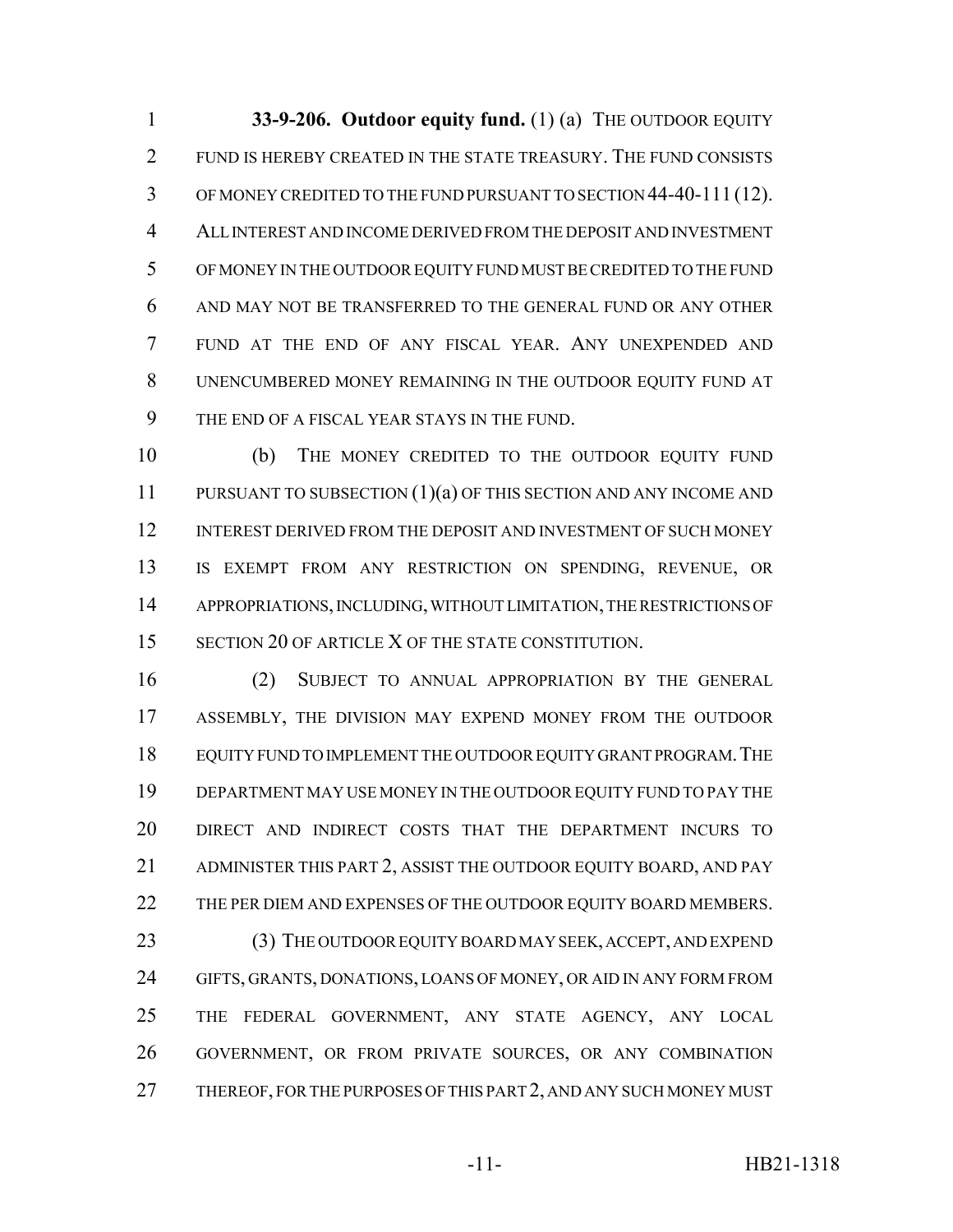BE CREDITED TO THE GIFTS, GRANTS, AND DONATIONS ACCOUNT CREATED IN THE FUND. THE MONEY IN THE GIFTS, GRANTS, AND DONATIONS ACCOUNT IS CONTINUOUSLY APPROPRIATED TO THE DIVISION TO IMPLEMENT THE OUTDOOR EQUITY GRANT PROGRAM. **SECTION 2.** In Colorado Revised Statutes, 44-40-111, **add** (12) as follows: **44-40-111. Lottery fund - creation - definitions.** (12) (a) AS USED IN THIS SUBSECTION (12), UNLESS THE CONTEXT OTHERWISE REQUIRES: 10 (I) "OUTDOOR EQUITY FUND" MEANS THE OUTDOOR EQUITY FUND CREATED IN SECTION 33-9-206. (II) "PARKS AND OUTDOOR RECREATION CASH FUND" MEANS THE PARKS AND OUTDOOR RECREATION CASH FUND CREATED IN SECTION 33-10-111 (1). (III) "PUBLIC SCHOOL CAPITAL CONSTRUCTION ASSISTANCE FUND"

 MEANS THE PUBLIC SCHOOL CAPITAL CONSTRUCTION ASSISTANCE FUND CREATED IN SECTION 22-43.7-104.

 (IV) "WILDLIFE CASH FUND" MEANS THE WILDLIFE CASH FUND CREATED IN SECTION 33-1-112 (1)(a).

20 (b) PURSUANT TO SUBSECTION (10)(b) OF THIS SECTION, THE STATE TREASURER SHALL TRANSFER MONEY THAT WOULD OTHERWISE BE 22 ALLOCATED TO THE GENERAL FUND PURSUANT TO SECTION 3(1)(b)(III) OF ARTICLE XXVII OF THE STATE CONSTITUTION, AND AS DESCRIBED IN SECTION 33-60-104 (1)(c), AS FOLLOWS:

 (I) FOR THE 2020-21 STATE FISCAL YEAR, TO THE EXTENT AVAILABLE, THE FIRST SEVEN HUNDRED FIFTY THOUSAND DOLLARS TO THE 27 OUTDOOR EQUITY FUND; THE NEXT THREE MILLION DOLLARS TO THE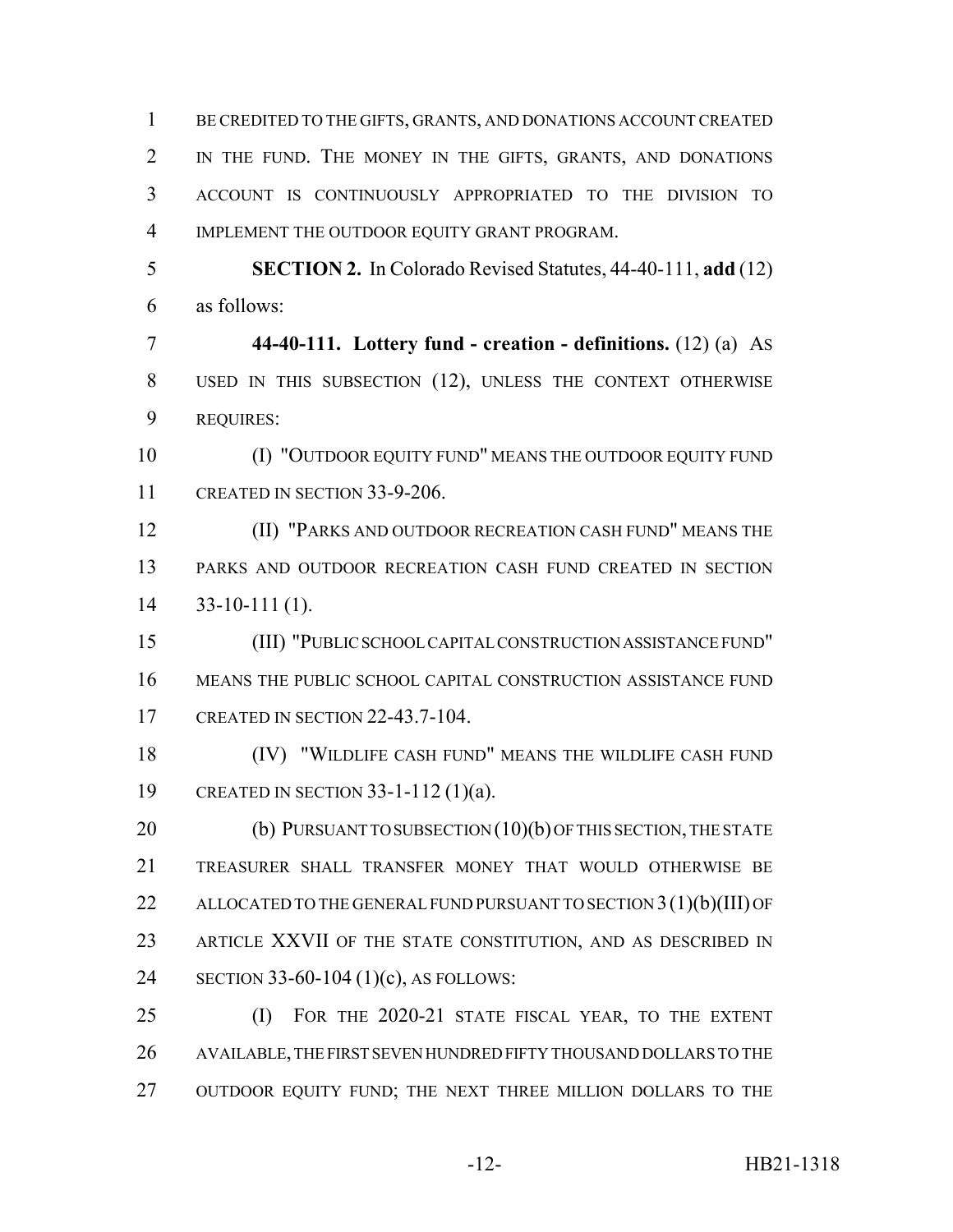PUBLIC SCHOOL CAPITAL CONSTRUCTION ASSISTANCE FUND; AND ANY REMAINING MONEY AS FOLLOWS:TWENTY-FIVE PERCENT TO THE WILDLIFE CASH FUND, TWENTY-FIVE PERCENT TO THE PARKS AND OUTDOOR RECREATION CASH FUND, AND FIFTY PERCENT TO THE PUBLIC SCHOOL CAPITAL CONSTRUCTION ASSISTANCE FUND;

 (II) FOR THE 2021-22 STATE FISCAL YEAR, TO THE EXTENT AVAILABLE, THE FIRST ONE MILLION FIVE HUNDRED THOUSAND DOLLARS TO THE OUTDOOR EQUITY FUND; THE NEXT THREE MILLION DOLLARS TO THE PUBLIC SCHOOL CAPITAL CONSTRUCTION ASSISTANCE FUND; AND ANY REMAINING MONEY AS FOLLOWS:TWENTY-FIVE PERCENT TO THE WILDLIFE CASH FUND, TWENTY-FIVE PERCENT TO THE PARKS AND OUTDOOR RECREATION CASH FUND, AND FIFTY PERCENT TO THE PUBLIC SCHOOL CAPITAL CONSTRUCTION ASSISTANCE FUND;

 (III) FOR THE 2022-23 STATE FISCAL YEAR, TO THE EXTENT AVAILABLE, THE FIRST TWO MILLION TWO HUNDRED FIFTY THOUSAND DOLLARS TO THE OUTDOOR EQUITY FUND; THE NEXT THREE MILLION DOLLARS TO THE PUBLIC SCHOOL CAPITAL CONSTRUCTION ASSISTANCE FUND; AND ANY REMAINING MONEY AS FOLLOWS:TWENTY-FIVE PERCENT TO THE WILDLIFE CASH FUND, TWENTY-FIVE PERCENT TO THE PARKS AND 20 OUTDOOR RECREATION CASH FUND, AND FIFTY PERCENT TO THE PUBLIC 21 SCHOOL CAPITAL CONSTRUCTION ASSISTANCE FUND: AND

**(IV)** FOR THE 2023-24 STATE FISCAL YEAR AND EACH STATE FISCAL YEAR THEREAFTER, TO THE EXTENT AVAILABLE, THE FIRST THREE 24 MILLION DOLLARS TO THE OUTDOOR EQUITY FUND; THE NEXT THREE MILLION DOLLARS TO THE PUBLIC SCHOOL CAPITAL CONSTRUCTION ASSISTANCE FUND; AND ANY REMAINING MONEY AS FOLLOWS: TWENTY-FIVE PERCENT TO THE WILDLIFE CASH FUND, TWENTY-FIVE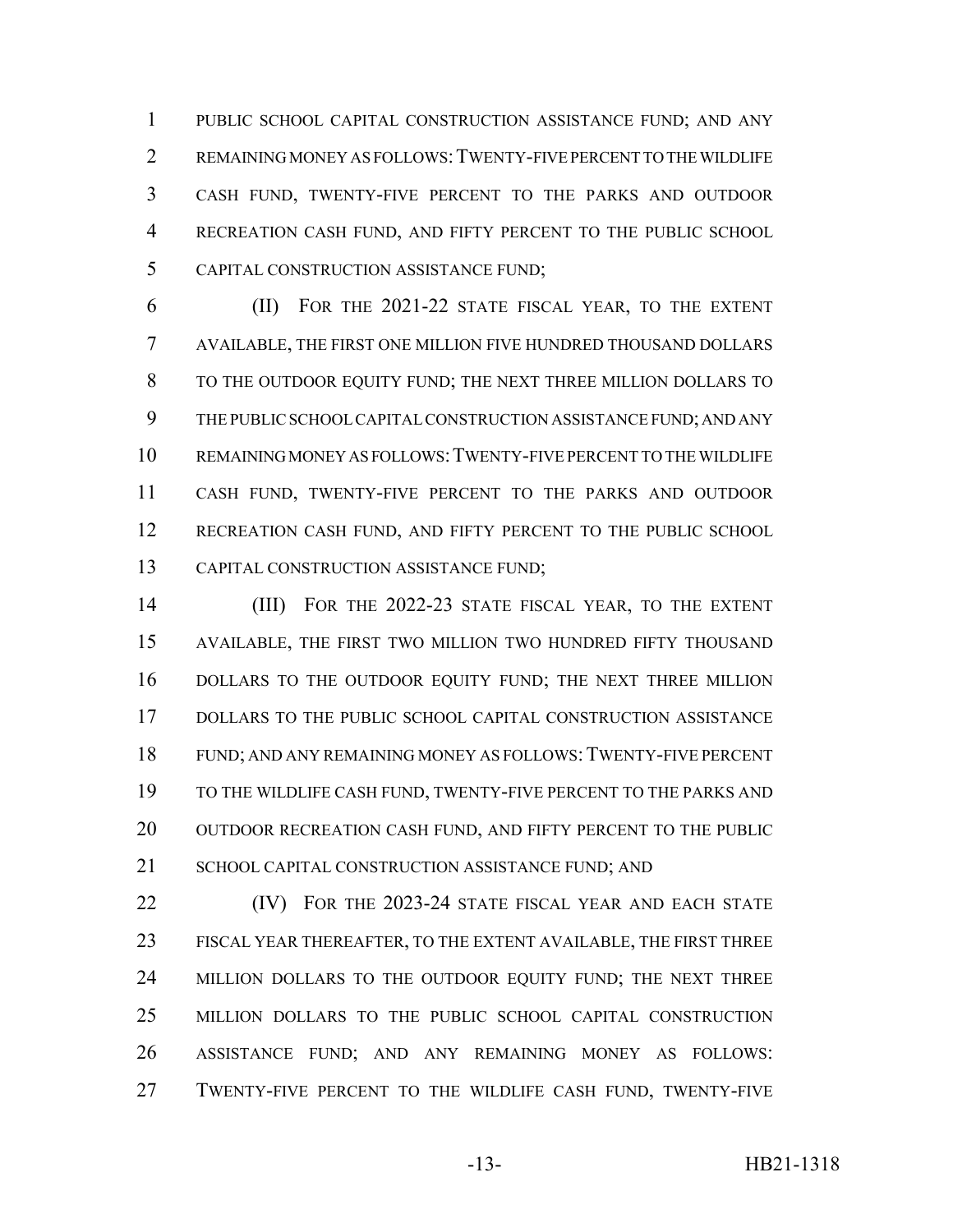1 PERCENT TO THE PARKS AND OUTDOOR RECREATION CASH FUND, AND FIFTY PERCENT TO THE PUBLIC SCHOOL CAPITAL CONSTRUCTION ASSISTANCE FUND.

 (c) THE MONEY TRANSFERRED UNDER THIS SUBSECTION (12) AND ANY INCOME AND INTEREST DERIVED FROM THE DEPOSIT AND INVESTMENT OF SUCH MONEY IS EXEMPT FROM ANY RESTRICTION ON SPENDING, REVENUE, OR APPROPRIATIONS, INCLUDING, WITHOUT LIMITATION, THE RESTRICTIONS OF SECTION 20 OF ARTICLE X OF THE STATE CONSTITUTION. **SECTION 3.** In Colorado Revised Statutes, 22-43.7-104, **amend**  $10 \qquad (2)(b)(III)$  as follows:

 **22-43.7-104. Public school capital construction assistance fund - creation - crediting of money to fund - use of fund - emergency reserve - creation - reserve account - creation and use.** (2) (b) For each fiscal year commencing on or after July 1, 2008, the following moneys shall be credited to the assistance fund:

 (III) All moneys that would otherwise be transferred to the general 17 fund pursuant to section  $3(1)(b)(III)$  of article XXVII of the state 18 constitution. ANY MONEY TRANSFERRED TO THE ASSISTANCE FUND UNDER 19 SECTION 44-40-111 (12). The moneys credited MONEY TRANSFERRED to 20 the assistance fund pursuant to this subparagraph (III) SUBSECTION (2)(b)(III) and any income and interest derived from the deposit and 22 investment of such moneys shall be MONEY IS exempt from any restriction on spending, revenue, or appropriations, including, without limitation, the restrictions of section 20 of article X of the state constitution.

 **SECTION 4.** In Colorado Revised Statutes, 33-60-104, **amend** (1)(c) as follows:

**33-60-104. Distribution of net lottery proceeds beginning first**